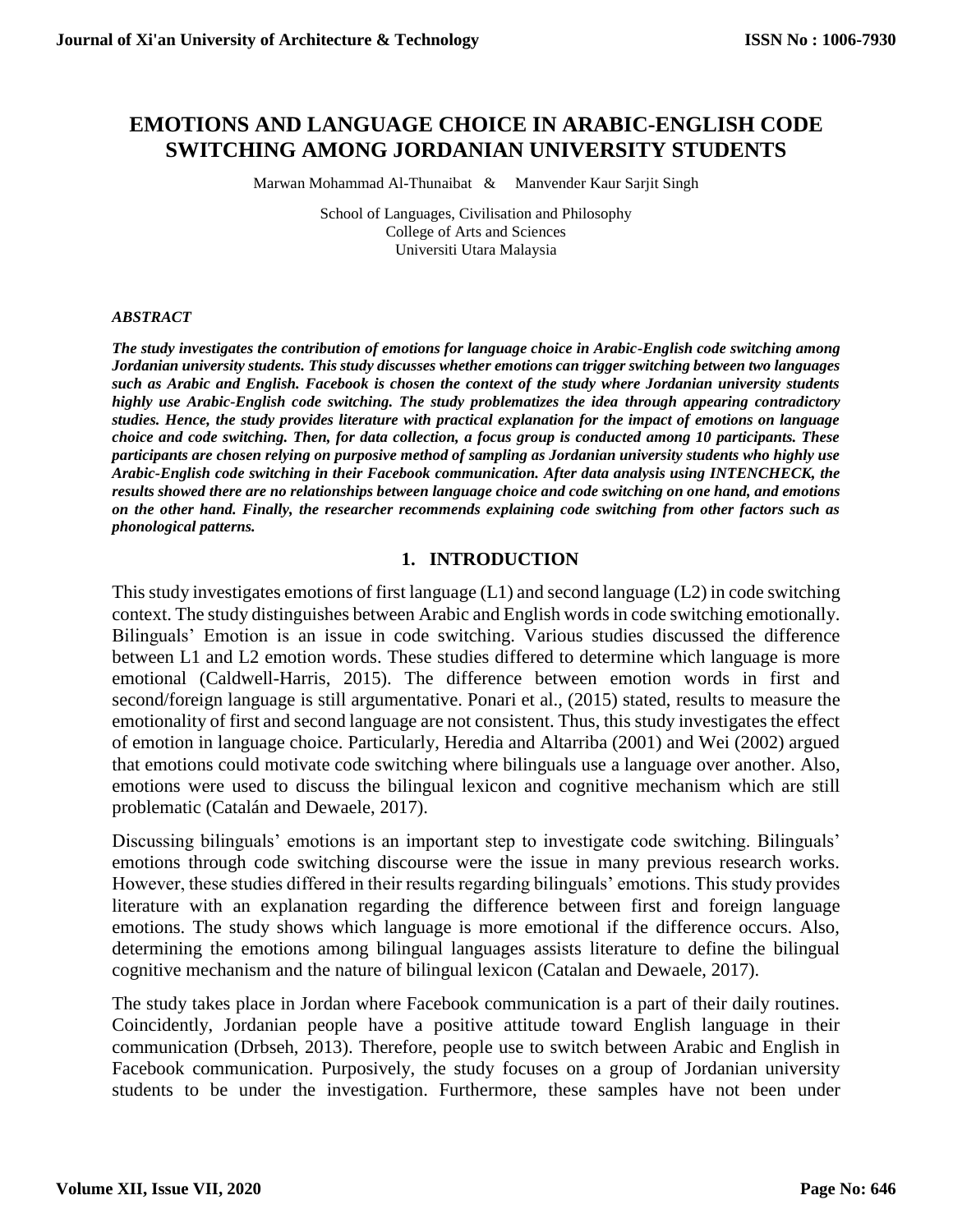psycholinguistic study to justify their use to Arabic-English code switching. Thus, the study focuses on Arabic-English code switching among Jordanian university students. These students are considered as highly use this type of speech.

## **2. LANGUAGE AND EMOTION**

There is a strong relationship between emotion and language. Various studies have discussed the relationship between emotion and language. Thus, language is considered a tool to translate emotions into words. The relationship between language and emotion was discussed mainly by psychology, linguistics, and neuroscience (Lindquist et al., 2016). The relationship between language and emotions depends on word choice which represent a target emotion. According to Marian and Kaushanskaya (2008), words are represented differently through the cognitive process in the lexicon.

Emotions of bilinguals using two languages are discussed previously. Ozanska-Panikwia (2012) stated, emotions which associated with foreign language have been in many studies, such as Dewaele (2006, 2009, 2010, 2011), Pavlenko (2004, 2005, 2006, 2011), Wierzbicka (1999, 2004, 2009), and Wilson (2008). According to Ozanska-Ponikwia (2004, P: 87), "often, the very reason why a bilingual speaker shifts from one language to another is that the meaning they want to express belongs to the other language" (Wierzbicka, 2004, P. 102). Therefore, emotions which represent meaning relate to switching between languages.

Ozanska-Ponikwia (2004) considered the reason of code switching depends on emotions. People lead to use their first language for emotions rather than their second language. Also, strong emotions can motivate more CS (Ozanska-Ponikwia, 2004). Basnight-Brown and Altarriba (2007) argued that emotions could activate CS where bilinguals like to use a language over another for an emotion.

Many studies discussed how foreign language processes were weaker than first language (Caldwell-Harris, 2015). These studies found a difference between emotion words in first and second/Forien language. They justified the difference referring to the weakness of second language acquisition (Ponari et al., 2015). Most studies argued that first language is more efficient than second language in using emotion words (Ponari et al., 2015).

The difference between emotion and non-emotion words was not the only issue (Marian and Kaushanskaya, 2008). There was a difference even between emotional words themselves. Marian and Kaushanskaya (2008) found emotion-laden words are more frequently used in first language than second language. On the other hand, according to Bond and Lai (as cited in Marian and Kaushanskaya, 2008), emotion words have more chance to occur in second language than in first language. Also, Wierzbicka (2004) stated, not only bilinguals use different languages to express emotions, but even words within the same language.

Different emotions occur in the same lexicon for monolinguals, but separated lexica for bilinguals. Previous theories considered bilinguals have two lexica. This idea was supported by the difference between first and second language emotions. Accordingly, a bilingual's speaking is affected by emotions to make lexicon choice, whereas monolinguals make style choice within one lexicon (Wierzbicka, 2004).

Positive and negative emotion words had not been excluded from the discussion of language and emotions. Some studies discussed negative and positive emotions in language use. Studies such as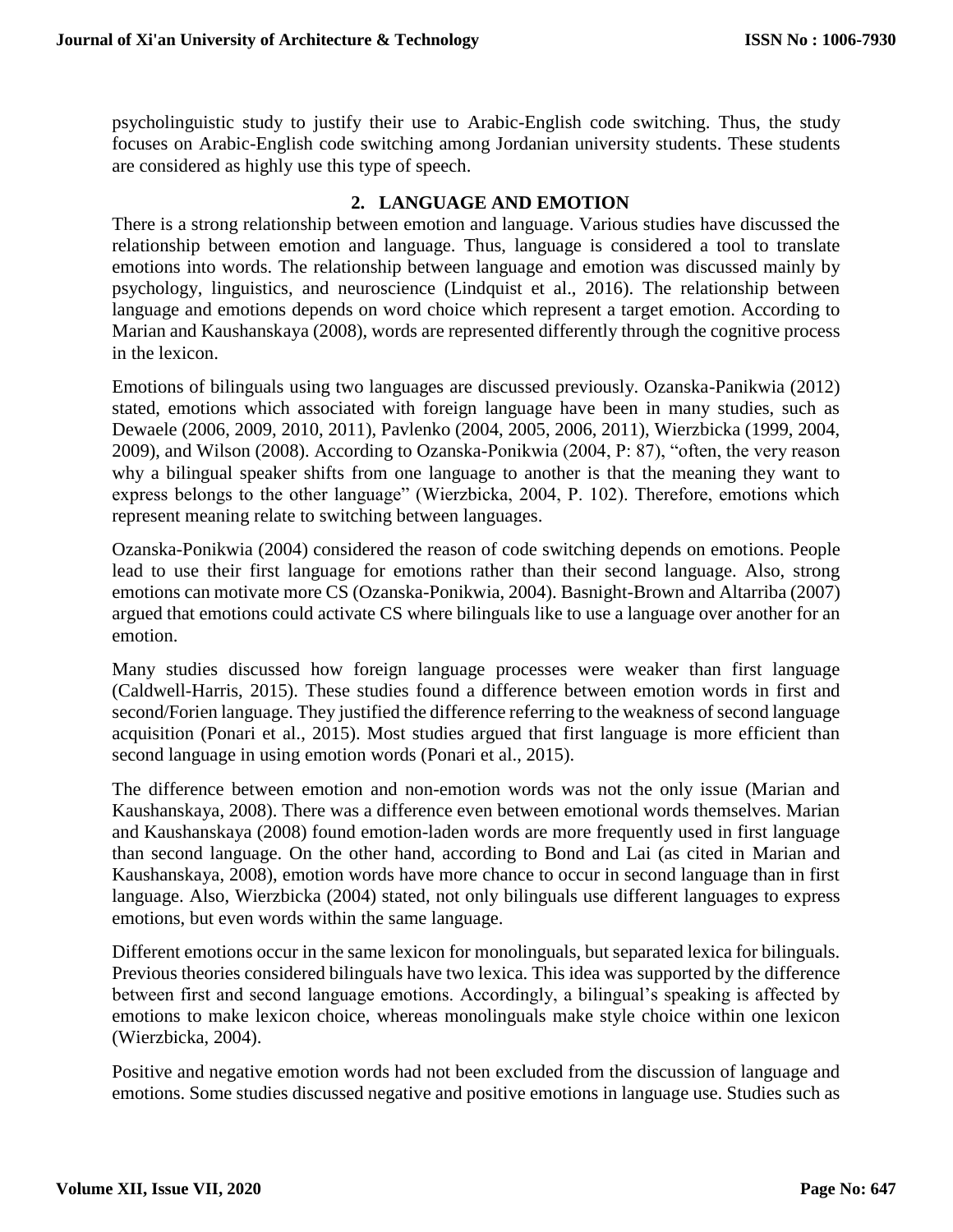Ponari et al. (2015) explored negative and positive emotion words as processed differently in the brain. Also, Maclntyre and Vincze (2017) discussed the important role of emotions to acquire second language. He considered negative emotion words as less efficient than positive emotion words.

Summing up, it appears that code switching is an interesting phenomenon to be discussed through emotions. This type of discussion enables testing theories and exploring language boundaries in order to investigate code switching triggers. Wierzbicka (2004) mentioned, the discussion can be interesting and inspiring through investigating different emotions in code switching use.

# **3. PREVIOUS STUDIES RELATING EMOTIONS TO CODE SWITCHING**

The topic of emotions in terms of bilinguals' language has been the issue for many studies. Studies discussed a difference in using emotions between bilinguals' two languages, such as Pavlenko (2008). Studies found language choice depended on emotions. Regarding these studies, there were a strong relationship between emotions and bilinguals' languages. They realized this relationship through the difference between first and second language use for emotions. Ożańska-Ponikwia (2012) proved that the use of emotion vocabulary in L2 is weaker because of variables, such as language cultures, language proficiency, gender, and context interaction. On the other hand, Iacozza, Costa, and Duñabeitia (2017) considered different emotions refer to the difference between acquiring foreign language and first language. Acquiring foreign language happens in an academic situation which results neutral emotions.

Previous studies proved the relationship between emotions and language. They considered the relationship is stronger in first language than in second language. Baumeister, Foroni, Conrad, Rumiati, and Winkielman (2017) found that emotional memory is more effective in first language than second language. Most of studies argued that the body language like facial expressions appeared more while speaking first language and disappear while second language production (see Baumeister et al., 2017). Mergen and Kuruoglu (2017) adopted the main argument where different systems govern emotions. Therefore, it appeared that first language is more emotional than second language (Pavlenko, 2004, 2012). Several studies agreed about the difference between first and second language emotions (Brase and Mani, 2017). Also, according to Colbeck and Bowers (2012), emotion words are difficult to appear in second language.

Chen, P., Lin, Chen, B., Lu, and Guo (2015) investigated emotions among Chinese-English bilinguals. The results indicated emotion words of first language were faster and more automatic than their counterparts in second language. Also, Fan (2018) in his study among Chinese-English bilinguals, showed second language was weaker in using emotion words. Antonela and Sanja (2017) argued about bilinguals' languages regarding their use for emotions. It explained the cognitive process of bilingualism, too. The analysis was done qualitatively with an open-ended questionnaire. It revealed that both languages were used for emotions, but there was a dominant language over another. Additionally, Pavlenko (2005) discussed a framework to express using emotions requires a language over another. Most of analysis showed first language as more emotional, but emotions of anger were mostly used by the second language.

Pavlenko (2008) discussed emotions of bilinguals through code switching. The study clarified the model of bilingual lexicon. It investigated the structure of bilingual lexicon through separate emotions; especially between abstract and concrete words. Also, the study was done to discuss the difference between concept lexicon of bilinguals and monolinguals. Then, it argued that emotions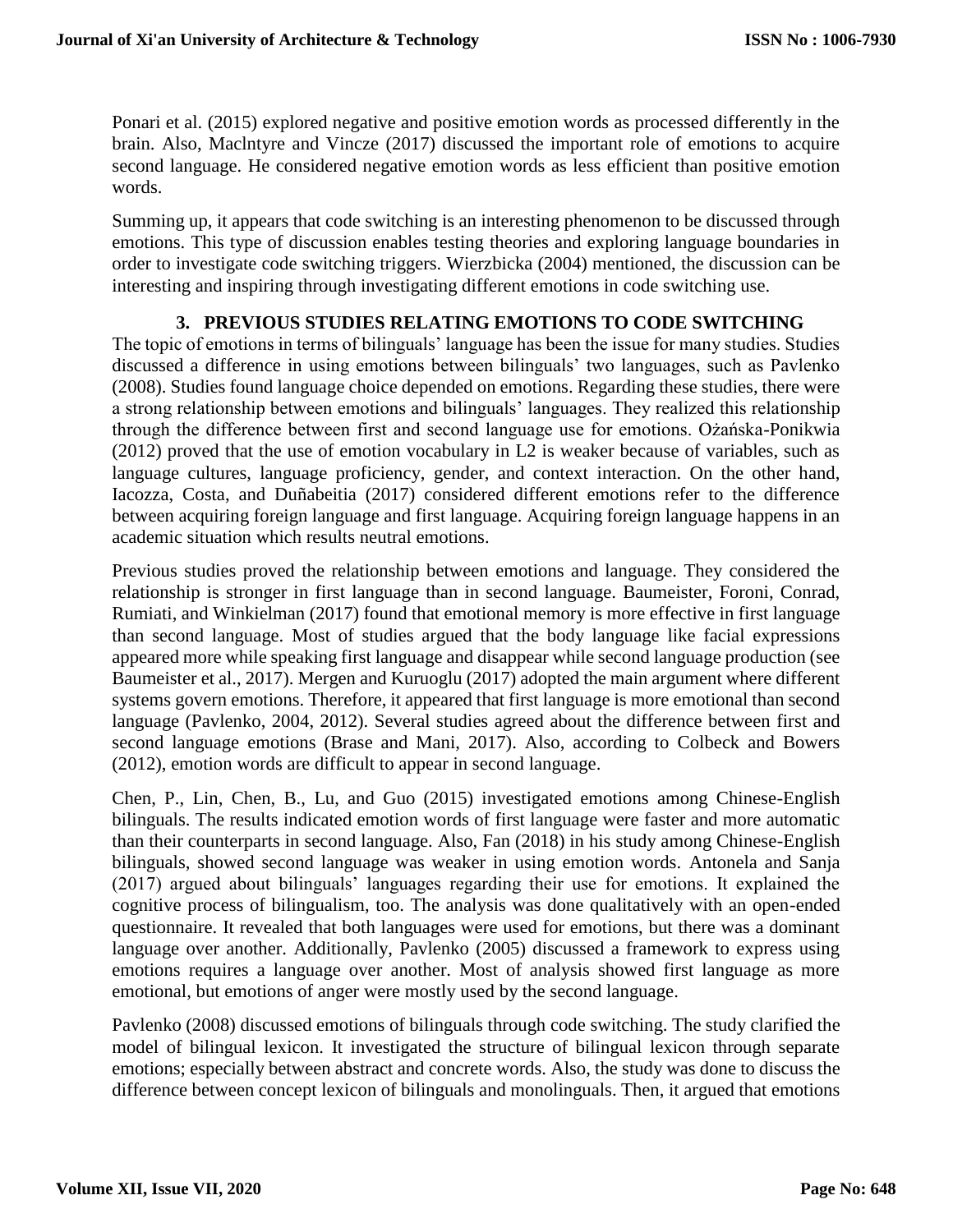affect the bilingual lexicon. The study discussed emotions motivate code switching and bilingual language choice, too. The study concluded that emotion words among bilinguals should be discussed by future models of language choice. Thus, code switching, and language choice should be discussed depending on emotions. It was found a difference between the two languages of code switching emotionally, where the first language had stronger relationship with emotions.

The difference between first and second language in terms of emotions was the argument among previous studies. Some studies rejected differences between bilinguals' emotions. Ponari et al., (2015) conducted a study to discuss negative, positive, and neutral words of bilinguals. According to the study, word decision method was used to collect data. The findings reflected no difference between these types of words among bilinguals. Mergen and Kuruoglu (2017) stated, many studies like Harris (2004), and Sutton, Altarriba, Gianico, and Basnight-Brown (2007) found the relationship between emotion and bilinguals as weak where no difference appeared between using emotion words in first and second language. Mergen and Kuruoglu (2017) investigated the use of emotions among Turkish and English bilinguals. It did not find any relationship between bilinguals' languages and emotions.

Although the focus of previous studies was on emotional and neutral words, some studies discussed positive and negative words. For example, Sheikh and Titone (2016) argued about different types of words. In this study, positive emotion words were faster than neutral words, and second language used positive rather than negative emotions. Past studies determined word types of abstract and concrete words (Pavlenko, 2008), whereas current psycholinguists classify words into emotion and emotion-laden words (Altarriba and Canary, 2004). Cacioppo and Grdner (1999) explained, the difference did not occur only between emotional and non-emotional language production, but there is a difference even within emotion words themselves.

The cognitive processes differ between positive and negative emotion words. Anooshian and Hertel (1994) explained that emotion-laden words are more frequently used in first language than second language. On the other hand, according to Bond and Lai (1986), it appeared that emotional words had more chance to be in second language than first language.

Studies regarding the relationship between emotion and language use are still contradictory. There is not permanent and fixed conclusion about the difference between emotions in first and second language. Also, the vague difference includes positive and negative emotion words.

## **4. METHODOLOGY**

The study depends on qualitative research approach discussing the impact of emotions in triggering code switching. The study discusses the frequency of emotion, non-emotion, positive, and negative words to find the impact of emotions in language choice. The population of study selected as Jordanian university students because they highly use Arabic English code switching in their Facebook communication. The data are collected using a focus group among 10 students at Jordanian university students. These students are chosen following the purposive method of sampling in order to arrive to the target samples who serve the study. The students are asked via a Facebook post to write about universities they study in. The study relies on a software specialized for emotion analysis. This software is INTENCHECK which enables to separate words into emotion, non-emotion, positive and negative words. The results and the discussion are showed deductively arguing previous literature.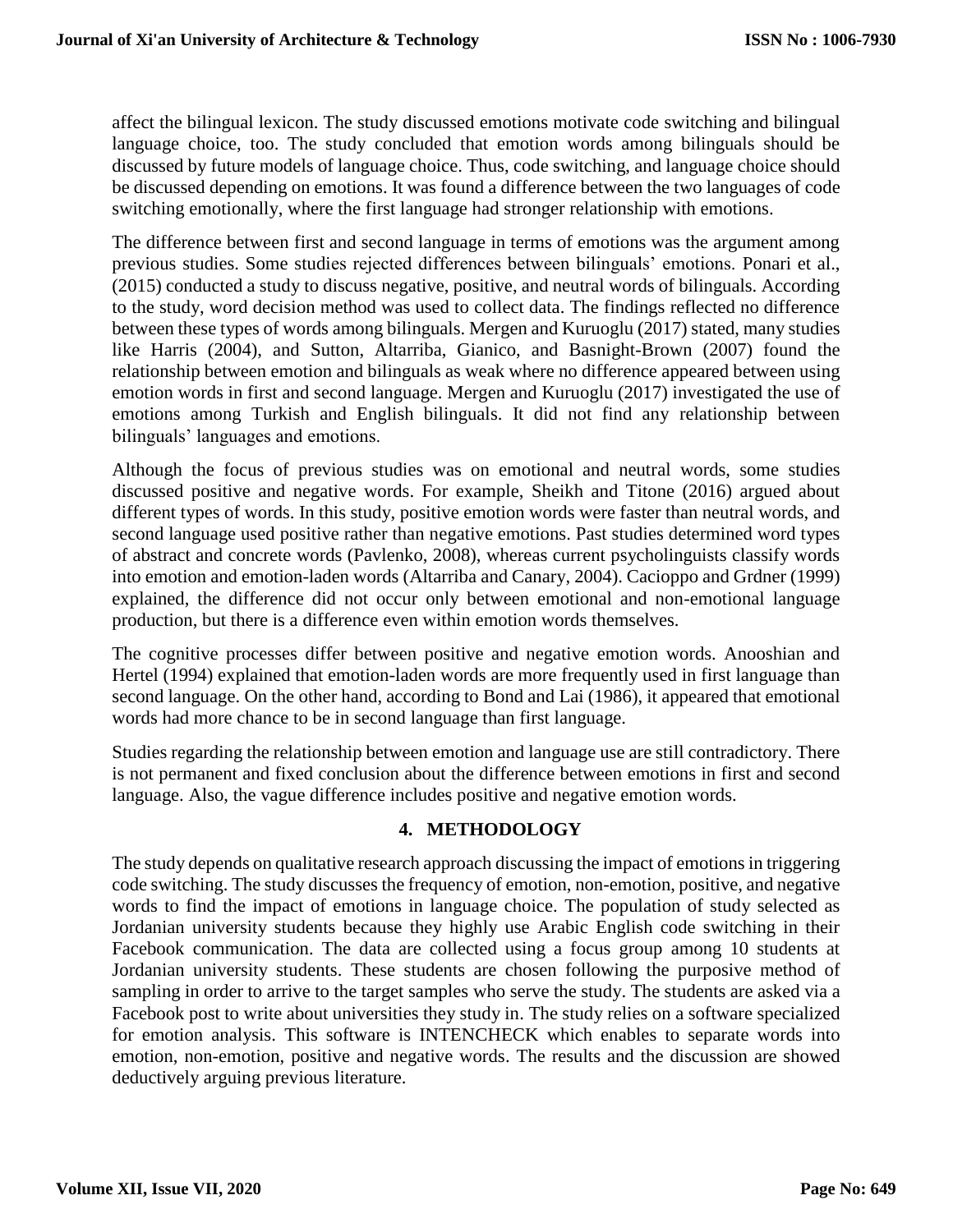# **5. RESULTS AND DISCUSSIONS**

The study depends on a focus group to collect data. The data were collected as Arabic-English code-switching style of language. Then, the researcher translated Arabic words into English, and separated from English words. Arabic words are translated and separated to be suitable to the tool of analysis which introduce frequency analysis for emotion words. Afterward, the analysis of both Arabic and English words appeared as the following:

| Thi                                                           |             |              |       |                                                                                 |  |  |
|---------------------------------------------------------------|-------------|--------------|-------|---------------------------------------------------------------------------------|--|--|
| Document size (characters)<br>Number of words in the document |             | 6,129<br>248 |       |                                                                                 |  |  |
|                                                               |             |              |       |                                                                                 |  |  |
|                                                               |             |              |       |                                                                                 |  |  |
| Category                                                      | Grade       | Value        | Words | <b>Highlighted words</b>                                                        |  |  |
| <b>RESULTS</b><br><b>ATTITUDE GROUP</b><br>POSITIVE           | <b>NORM</b> | 70           | 10    | benefit, better, excited, help, honestly, important, learning, live, love, nice |  |  |



| To im                                                           |                                 |             |                     |                                                                                                                 |
|-----------------------------------------------------------------|---------------------------------|-------------|---------------------|-----------------------------------------------------------------------------------------------------------------|
| Document size (characters)                                      |                                 | 5,675       |                     |                                                                                                                 |
|                                                                 | Number of words in the document | 192         |                     |                                                                                                                 |
| Copyright by intentex Ltd.                                      |                                 | 1913-16     | 2020-06-17 08:22:13 | <b>13725</b><br>4/5                                                                                             |
|                                                                 |                                 |             |                     |                                                                                                                 |
|                                                                 |                                 |             |                     |                                                                                                                 |
|                                                                 |                                 |             |                     |                                                                                                                 |
|                                                                 |                                 |             |                     |                                                                                                                 |
|                                                                 |                                 |             |                     |                                                                                                                 |
| <b>RESULTS</b><br><b>ATTITUDE GROUP</b><br>Category<br>POSITIVE | Grade<br>HIGH                   | Value<br>95 | Words<br>11         | tenCheck<br>Highlighted words<br>basic, friends, good, honest, hope, important, live, love, normal, open, sweet |

Fig. 2. Emotion analysis of English words

Most studies considered emotions detect language choice among bilinguals. These studies differentiated between emotion, non-emotion, negative, and positive words. Studies such as Baumeister et al. (2017) and Mergen and Kuruoglu (2017) considered that emotion words appeared much in first language than second language. Furthermore, Sheikh and Titone (2016) and others idealized that positive emotions detect first language more than second language in bilingual choice of language. However, this study resulted that emotions do not detect and trace language choice where first language is not more emotional than second language.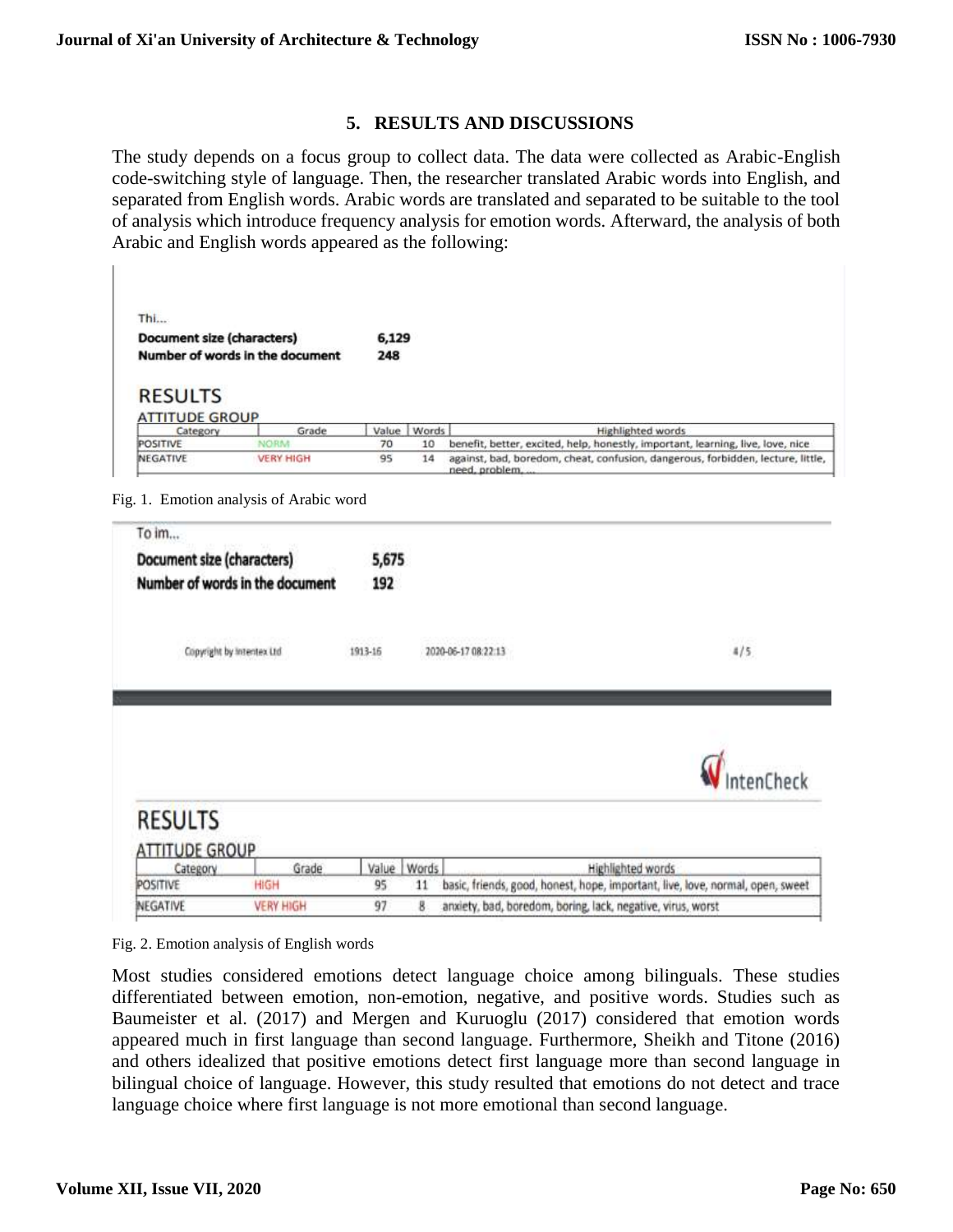Following the two figures representing Arabic and English words in code switching among Jordanian university students, emotions do not govern language choice. Data are collected including 440 words through Arabic-English code-switching sentences. these words distinguished into 248 Arabic words and 192 English words. Then, using INTENCHECK software for emotion analysis, the results showed emotions do not control language choice. Arabic words are showed as 248 words including 24 emotion words divided into 10 positive words and 14 negative words. On the other hand, English words are 192 words including 19 emotion words separated into 11 positive words and 8 negative words. Hence, the percentage of emotions and non-emotions presented that 9.7 % of Arabic words are emotion words whereas English words include 9.8 % of emotion words. Moreover, in Arabic words, the percentage of positive words perform 4 %, but negative words are 6 %. However, English positive words are 6% while negative words are 4 %. Thus, English as a second language appears more in positive words than Arabic as a first language.

Summing up, there are no relationships between emotions and language choice among Jordanian university students in their use to Arabic-English code switching. Thus, the study supports previous literature such as Ponari et al. (2015), Mergen and Kuruoglu (2017), and Sutton, Altarriba et al. (2007), where there are weak relations between language and emotions. Also, positive emotions are not a sign for a first language as mentioned in Sheikh and Titone (2016). Finally, emotions do not motivate Arabic-English code switching among Jordanian university students.

## **6. CONCLUSION**

The study is conducted to investigate the impact of emotions on language choice in code switching and how emotions participate in motivating code switching. This study takes Facebook context where the populations highly use code switching. Then, 10 students are asked to enter a focus group and comment on a post talking about their universities. Data are analyzed using INTENCHECK software for emotion analysis.

The results showed that there are no relationships between language choice and code switching on one hand, and emotions on the other hand. Emotions do not lead people to switch between two languages. Furthermore, there is not a language over another emotionally or positively. Therefore, the study recommends investigating other factors affecting language choice such as phonological patterns.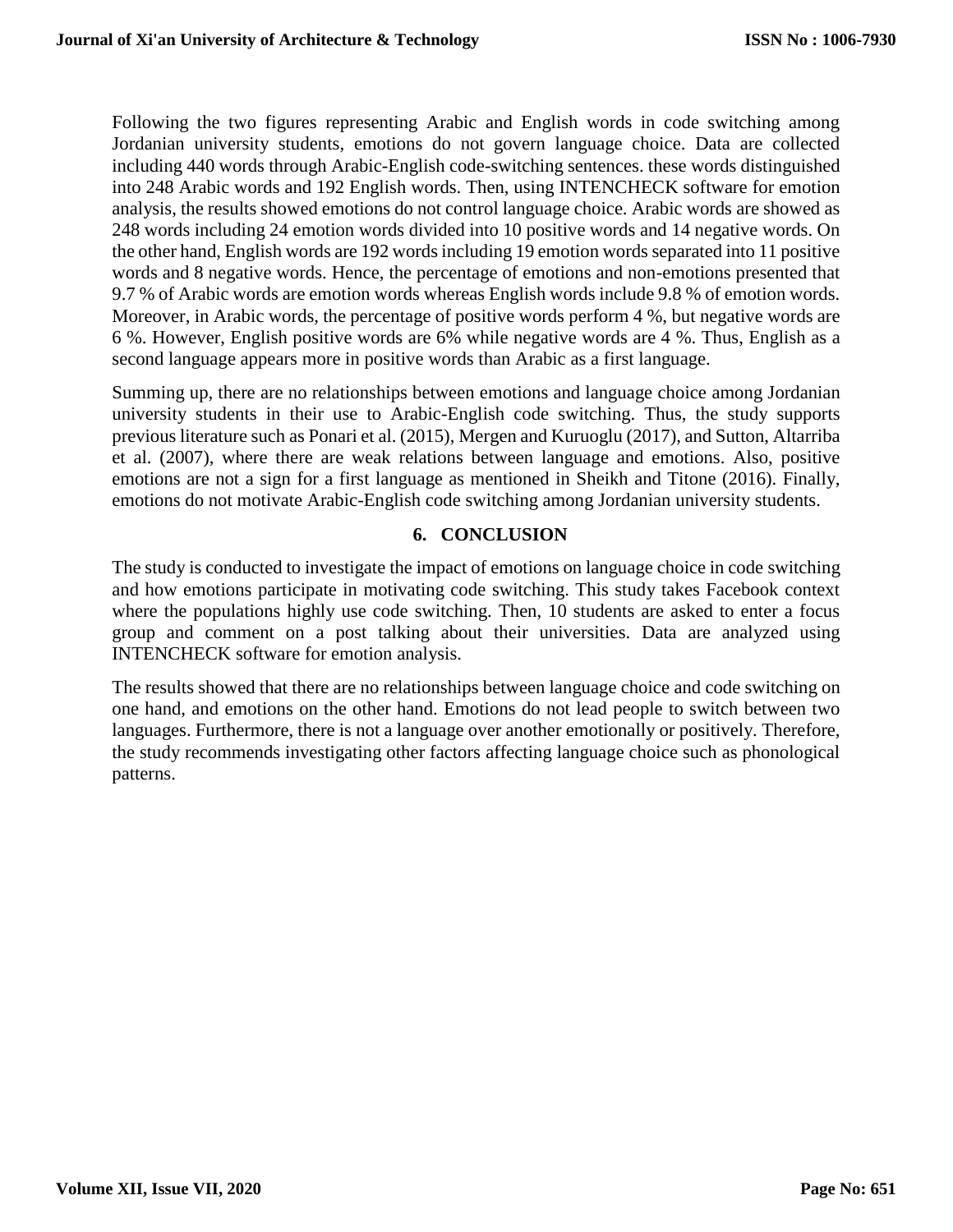# **REFERENCES**

- (1) Altarriba, J., & Canary, T. M. (2004). The Influence of Emotional Arousal on Affective Priming in Monolingual and Bilingual Speakers. *Journal of Multilingual and Multicultural Development*, *25*(2–3), 248–265.
- (2) Anooshian, L., & Hertel, P. T. (1994). Emotionality in Free Recall: A Case of Language Specificity in Bilingual Memory. *Cognition & Emotion*, *8*(6), 503–514.
- (3) Antonela, B., & Sanja, Š. (2017). The Relationship between Bilingualism and Identity in Expressing Emotions and Thoughts. *Íkala, Revista de Lenguaje y Cultura*, *22*(1), 33–54.
- (4) Basnight-Brown, D. M., & Altarriba, J. (2007). Code-switching and Code-mixing in Bilinguals: Cognitive, Development, and Empirical approaches. *Speech and Language Disorders in Bilinguals*, 69–89.
- (5) Baumeister, J. C., Foroni, J. C. B. F., Conrad, M., Rumiati, R. I., & Winkielman, P. (2017). Embodiment and Emotional Memory in First VS. Second Language. *Frontiers in Psychology*, *8*, 394–405.
- (6) Bond, M. H., & Lai, T. M. (1986). Embarrassment and Code-switching into a Second Language. *Journal of Social Psychology*, *126*(2), 179–186.
- (7) Brase, J., & Mani, N. (2017). Effects of Learning Context on the Acquisition and Processing of Emotional Words in Bilinguals. *Emotion*, *17*(4), 628–639.
- (8) Caldwell-Harris, C. L. (2015). Emotionality Differences between a Native and Foriegn Language: Implications for Everyday Life. *Current Directions in Psychology Science*, *24*(3), 214–219.
- (9) Catalán, R. M. J., & Dewaele, J.-M. (2017). Lexical Availability of Young Spanish EFL Learners: Emotion Words Versus Non-emotion Words. *Language, Culture and Curriculum*, *30*(3), 283–299.
- (10) Chen, P., Lin, J., Chen, B., Lu, C., & Guo, T. (2015). Processing Emotional Words in Two Languages with One Brain: ERP and FMRI evidence from Chinese English Bilinguals. *Cortex*, *71*, 34–48.
- (11) Colbeck, K., & Bowers, J. S. (2012). Blinded by taboo words in L1 but not L2. *Emotion*, *12*(2), 217–222.
- (12) Dewaele, J.-M. (2006). Expressing Anger in Multiple Languages. In A. Pavlenko (Ed.), *Bilingual Education and Bilingualism* (Bilingual, Vol. 56, pp. 118–151).
- (13) Dewaele, J.-M. (2009). The effect of age of acquisition on self-perceived proficiency and language choice among adult multilinguals. *EUROSLAW Yearbook*, *9*(1), 245–268.
- (14) Dewaele, J.-M. (2010). *Emotions in multiple languages*. Springer.
- (15) Dewaele, J.-M. (2011). Reflections on the emotional and psychological aspects of foreign language learning and use. *Anglistik: International Journal of English Studies*, *22*(1), 23– 42.
- (16) Drbseh, M. M. H. (2013). The Spread of Language in Jordan. *International Journal of Scientific and Research Publications*, *3*(9), 1–5.
- (17) Fan, L., Xu, Q., Wang, X., Xu, F., Yang, Y., & Lu, Z. (2018). The Automatic Activation of Emotion Words Measured Using the Emotion Face-Word Stroop Task in Late Chinese-English Bilinguals. *Cognition and Emotion*, *32*(2), 315–324.
- (18) Harris, C. (2004). Bilingual Speakers in the Lab: Psychophysiological Measures of Emotional Reactivity. *Journal of Multilingual and Multicultural Development*, *25*(2–3), 223–247.
- (19) Heredia, R. R., & Altarriba, J. (2001). Bilingual Language Mixing: Why Do Bilinguals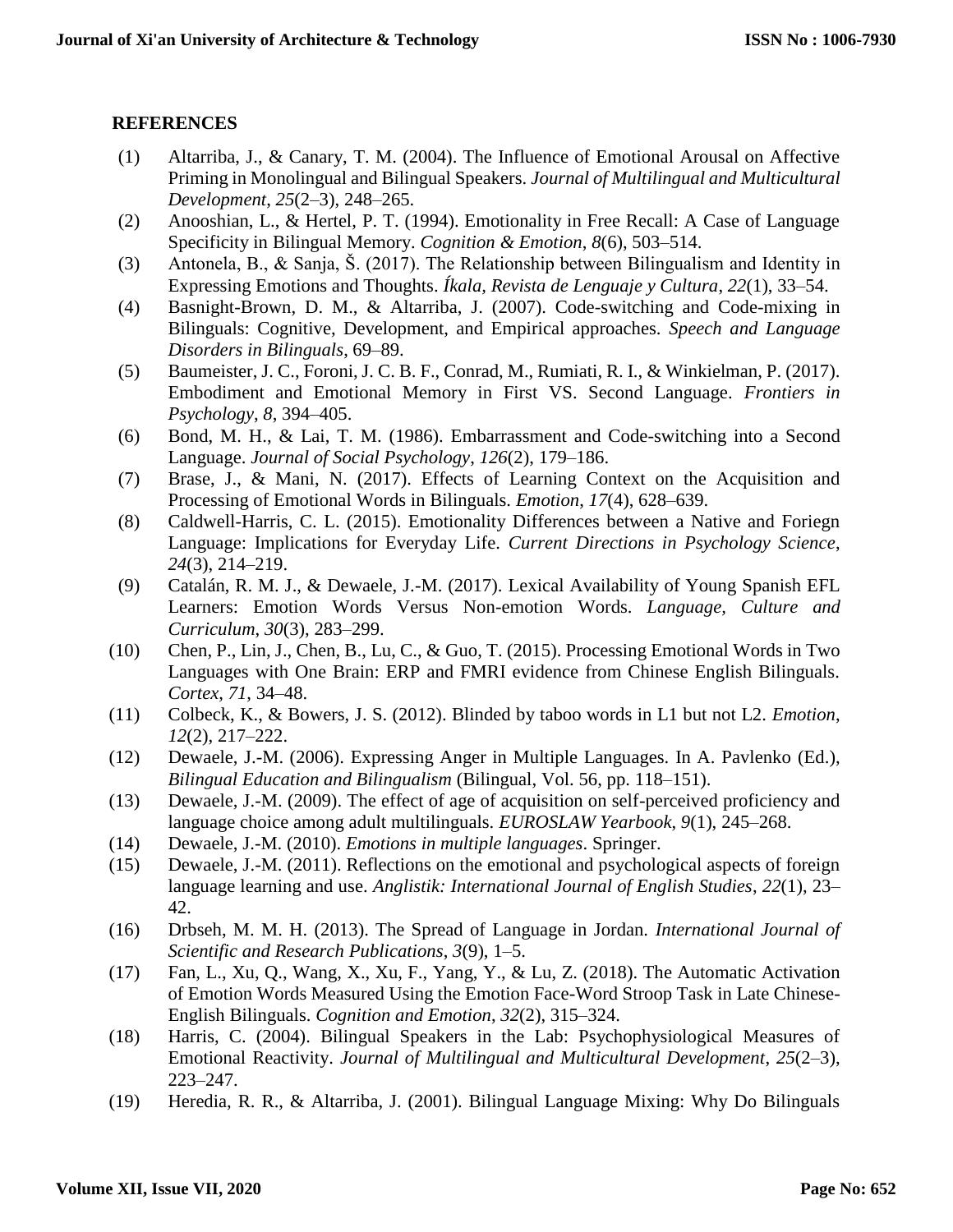Code-switch? *Current Directions in Psychological Science*, *10*(5), 164–168.

- (20) Iacozza, S., Costa, A., & Duñabeitia, J. A. (2017). What Do Your Eyes Reveal about your Foriegn Language? Reading Emotional Sentences in a Native and Foreign Language. *PloS One*, *12*(10), e0186027.
- (21) Lindquist, K. A., Gendron, M., Satpute, A. B., Barrett, L., Lewis, M., & Haviland-Jones, J. (2016). Language and Emotion: Putting Words into Feelings and Feelings into Words. In *Handbook of Emotions* (pp. 579–594).
- (22) MacIntyre, P. D., & Vincze, L. (2017). Positive and Negative Emotions Underlie Motivation for L2 Learning. *Studies in Second Language Learning and Teaching*, *7*(1), 61–88.
- (23) Marian, V., & Kaushanskaya, M. (2008). Words, Feelings, and Bilingualism: Cross-Linguistic Differences in Emotionality of Autobiographical Memories. *The Mental Lexicon*, *3*(1), 72–91.
- (24) Mergen, F., & Kuruoglu, G. (2017). A Comparison of Turkish-English Bilinguals' Processing of Emotion Words in their two Languages. *Eurasian Journal of Applied Linguistics*, *3*(2), 89–98.
- (25) Ożańska-Ponikwia, K. (2004). Code-switching Practices among Immigrant Polish L2 Users of EnglishOżańska-Ponikwia, K. (2004). Code-switching Practices among Immigrant Polish L2 Users of English. Theory and Practice of Second Language Acquisition, 2(1), 87–102. *Theory and Practice of Second Language Acquisition*, *2*(1), 87– 102.
- (26) Ożańska-Ponikwia, K. (2012). Emotional Expression in a Foriegn Language. What Factors Influence the Choice of a Non-native Language While Expressing Emotions. *Linguistica Silesiana*, *33*, 203–213.
- (27) Pavlenko, A. (2004). "Stop Doing That, Ia Komu Skazala!": Language Choice and Emotions in Parent—Child Communication. *Journal of Multilingual and Multicultural Development*, *25*(2–3), 179–203.
- (28) Pavlenko, A. (2005). *Emotions and multilingualism*. Cambridge University Press.
- (29) Pavlenko, A. (2006). *Bilingual Minds: Emotional Experience, Expression, and Representation*. Multilingual Matters.
- (30) Pavlenko, A. (2008). Emotion and Emotion-laden Words in the Bilingual Lexicon. *Bilingualism: Language and Cognition*, *11*(2), 147–164.
- (31) Pavlenko, A. (2011). *Thinking and Speaking in two Languages*. Multilingual Matters.
- (32) Pavlenko, A. (2012). Affective Processing in Bilingual Speakers: Disembodied Cognition? *International Journal of Psychology*, *47*(6), 405–428.
- (33) Ponari, M., Rodríguez-Cuadrado, S., Vinson, D., Fox, N., Costa, A., & Vigliocco, G. (2015). Processing Advantage for Emotional Words in Bilingual speakers. *Emotion*, *15*(5), 644–652.
- (34) Sheikh, N. A., & Titone, D. (2016). The Embodiment of Emotional Words in a Second Language: An Eye-Movement Study. *Cognition and Emotion*, *30*(3), 488–500.
- (35) Sutton, T. M., Altarriba, J., Gianico, J. L., & Basnight-Brown, D. M. (2007). The Automatic Access of Emotion: Emotional Stroop Effects in Spanish–English Bilingual Speakers. *Cognition and Emotion*, *21*(5), 1077–1090.
- (36) Wei, L. (2002). The Bilingual Mental Lexicon and Speech Production Process. *Brain and Language*, *81*(1–3), 691–707.
- (37) Wierzbicka, A. (1999). *Emotions across Languages and Cultures: Diversity and*